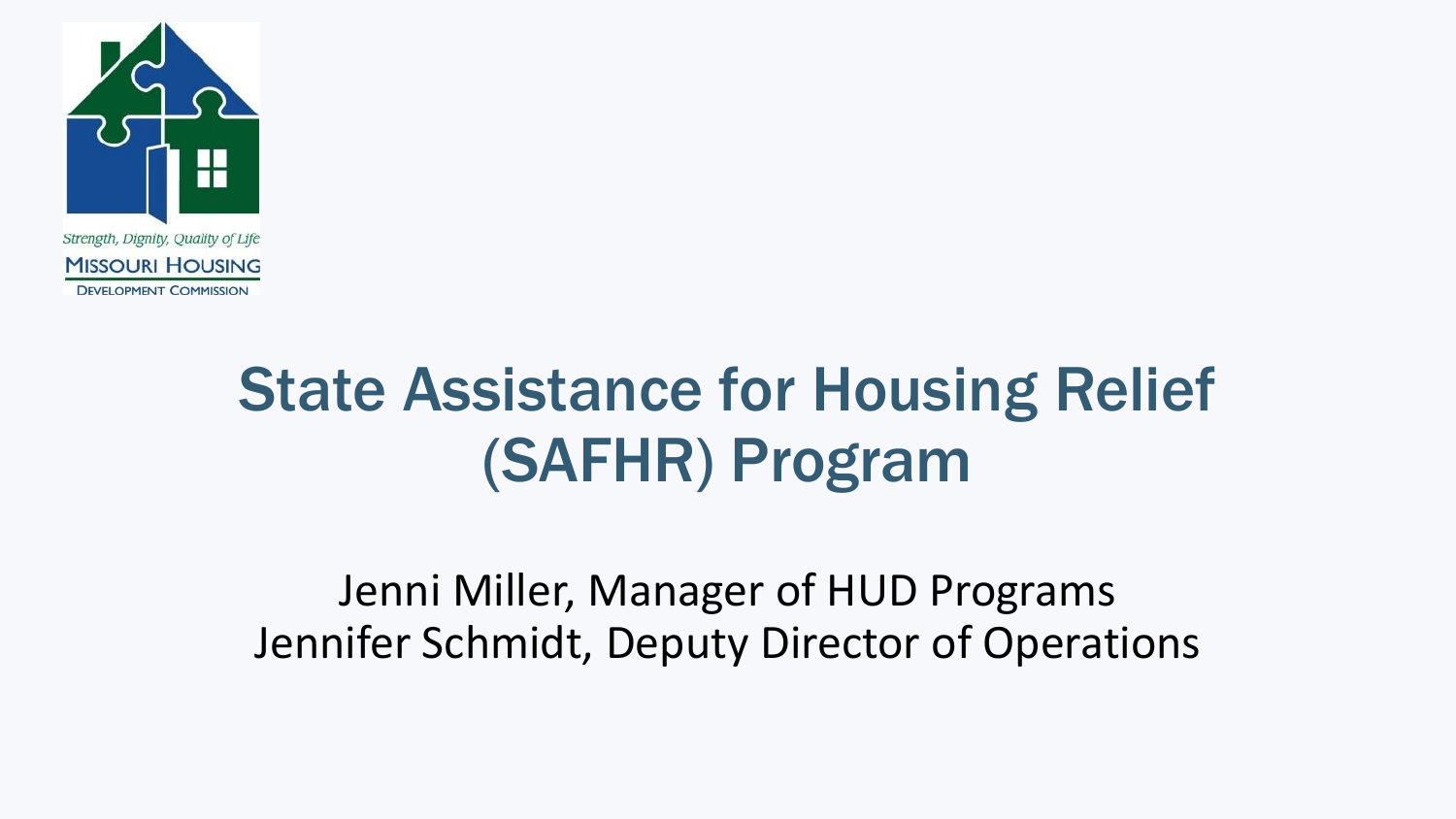### Agenda

- Funding Overview and Eligibility
- MHDC SAFHR Program
	- Direct Financial Assistance
	- Housing Stability SAFHR Program

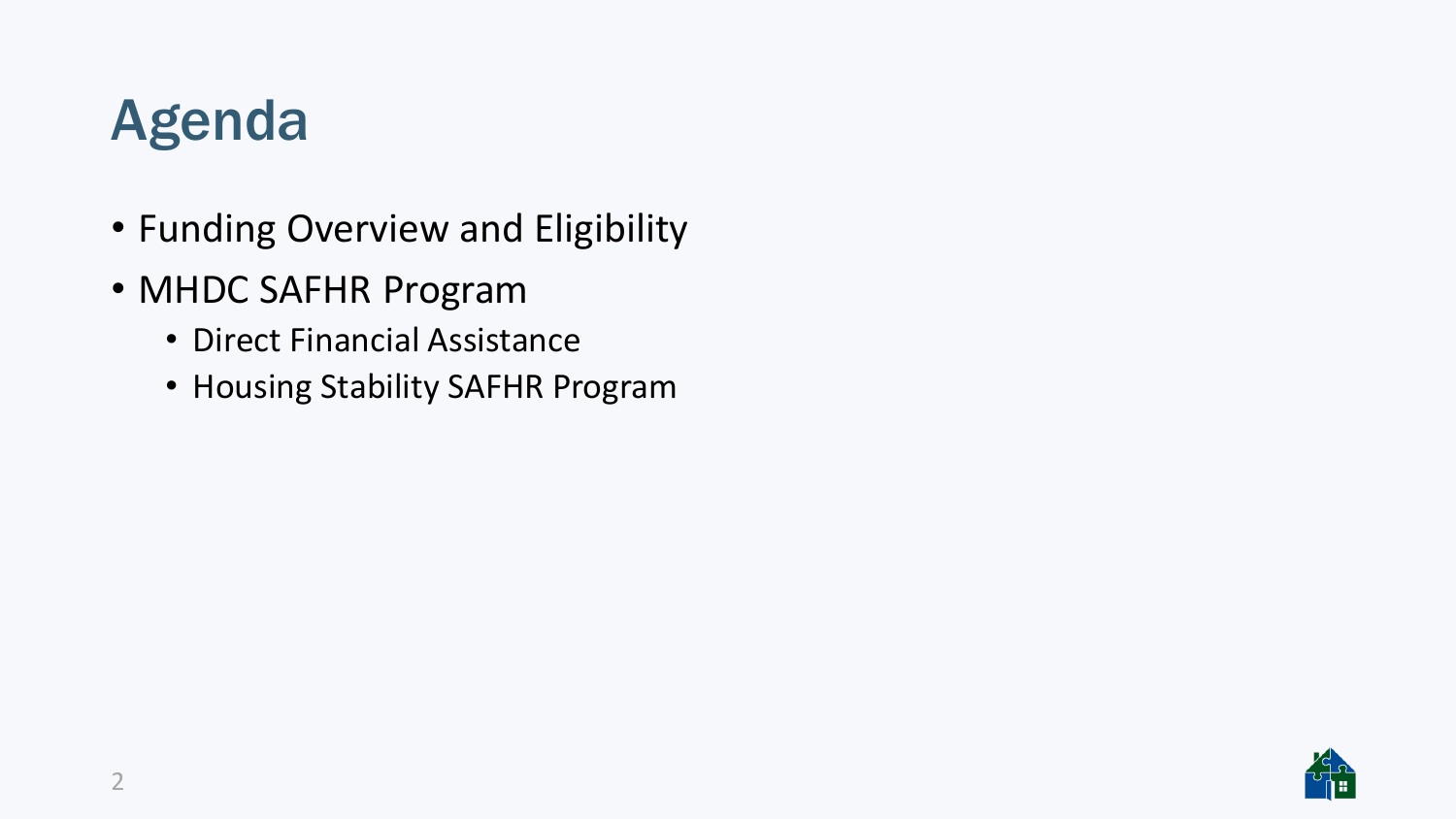### Funding Overview

- COVID-19 Economic Relief bill signed December 27, 2020
- Included \$25 billion in emergency rental assistance, Missouri allocated \$408 million
- No less than 90 percent of funding for direct rent and for utility assistance and up to 10 percent for housing stability services and administration
- Administered by U.S. Department of the Treasury
- Must meet Treasury Department reporting and data collection requirements
- Funds must be obligated by September 30, 2021

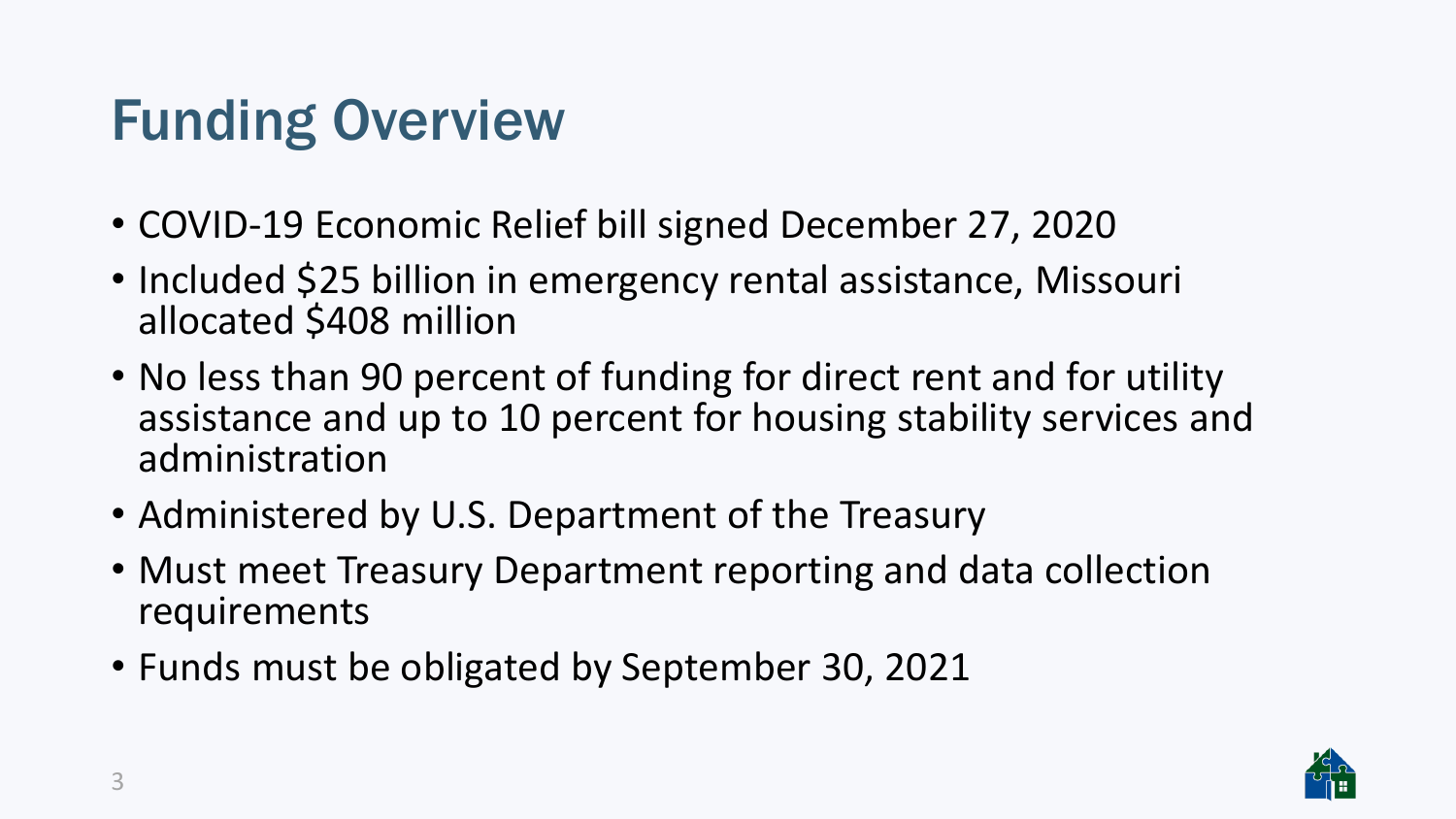### Funding Overview

- States as well as cities and counties with populations over 200,000 eligible for funding
- Counties administering funds:
	- Clay, Greene, Jackson, Jefferson, St. Louis
- Cities administering funds:
	- Kansas City, St. Louis
- MHDC administering ~\$320 million through State Assistance for Housing Relief (SAFHR) Program

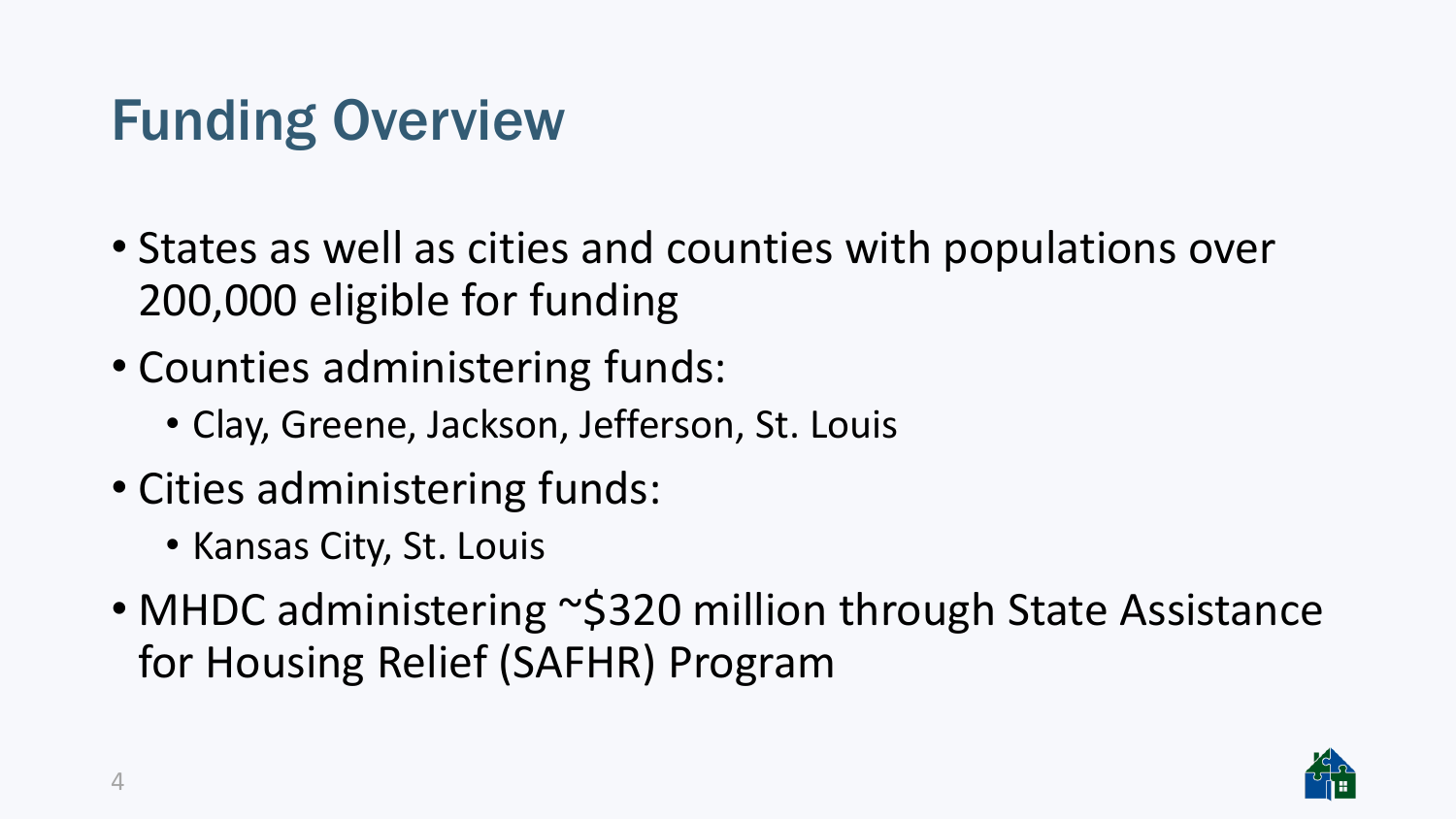# **Eligibility**

- Households with income at or below 80 percent of area median income (AMI)
- One or more individual in household receives unemployment or attests to financial hardship due to pandemic
- One or more individual in household demonstrates risk of homelessness or housing instability
- Federal priorities
	- Households with one or more member currently unemployed and unemployed for most recent 90 days
	- Households below 50 percent of AMI

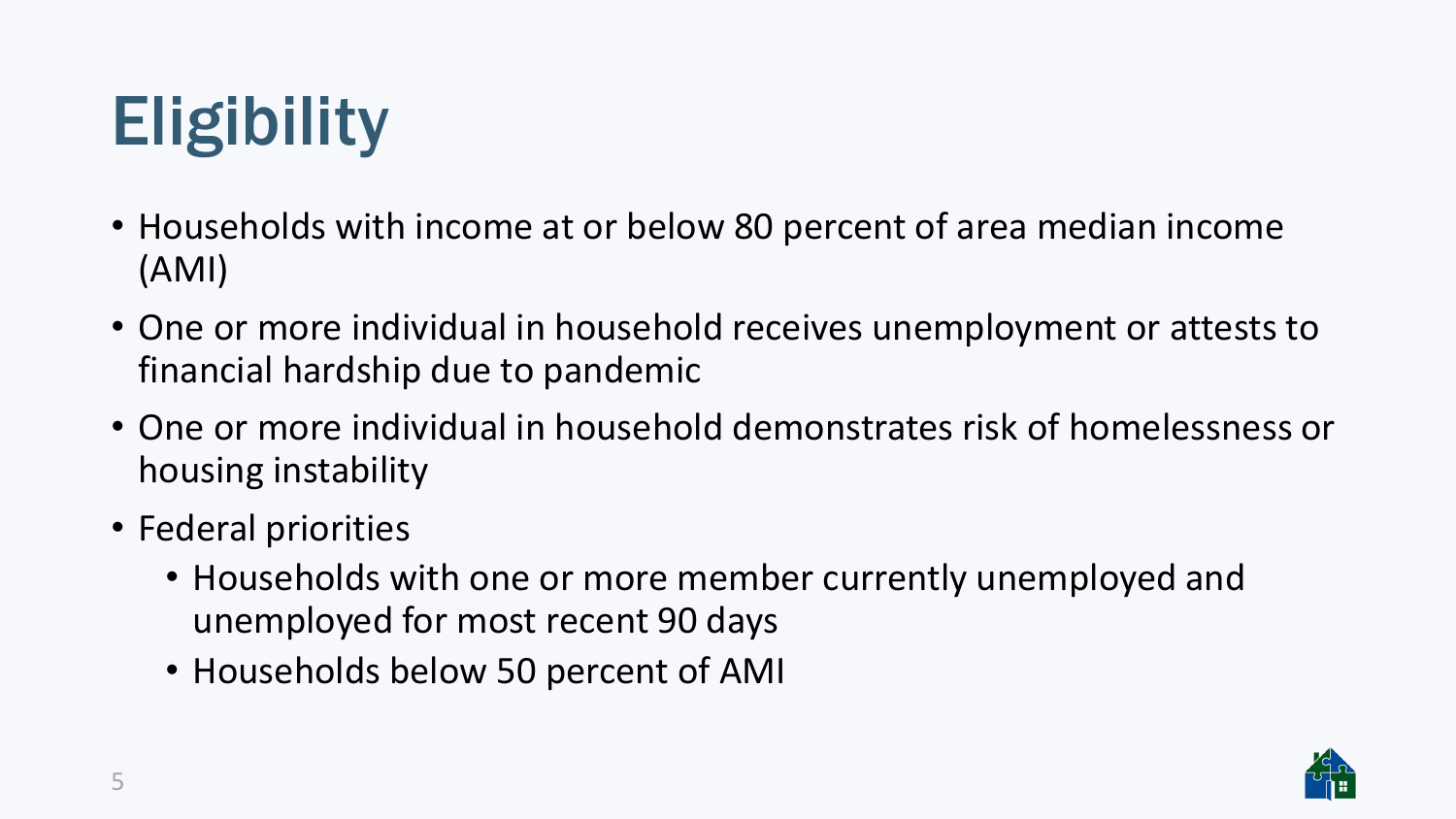## SAFHR Program Phases

- February 2021
	- Online tenant application for direct financial assistance (in collaboration with landlord)
	- Post Housing stability services RFP
- March 2021
	- Online application for landlords with multiple eligible tenants for direct assistance (in collaboration with tenant)
	- Engage with housing stability case management and legal services providers
	- Provide offline application option

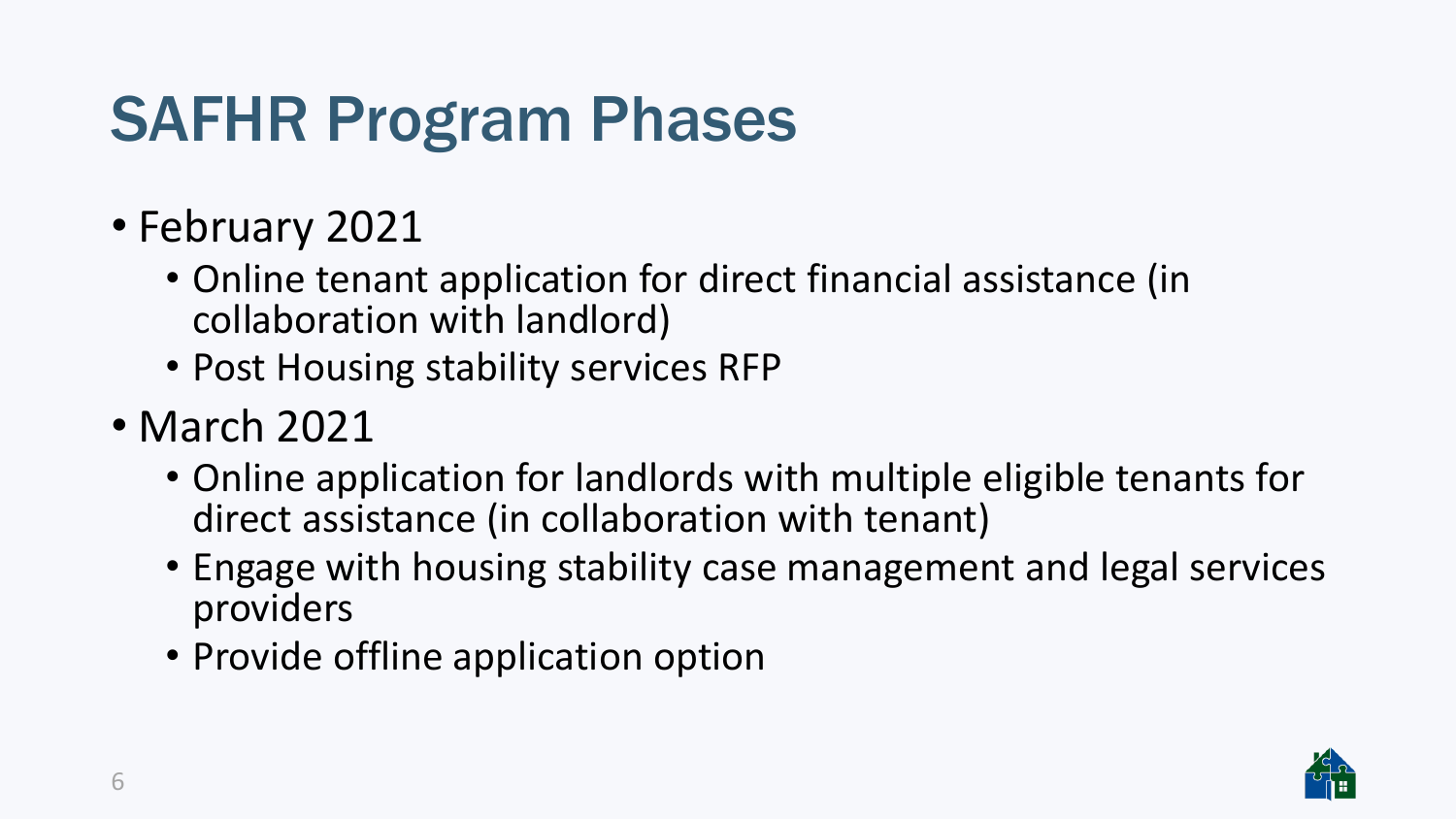# Direct Financial Assistance

- No less than 90 percent on direct financial assistance
- Assistance for period beginning April 1, 2020
- Available assistance
	- Up to 12 months of rental arrears
	- Up to 12 months of utility assistance per eligible service
	- Up to 3 months of forward rent assistance
- Total assistance cannot exceed 12 months
- Payments made directly to landlord and/or utility companies

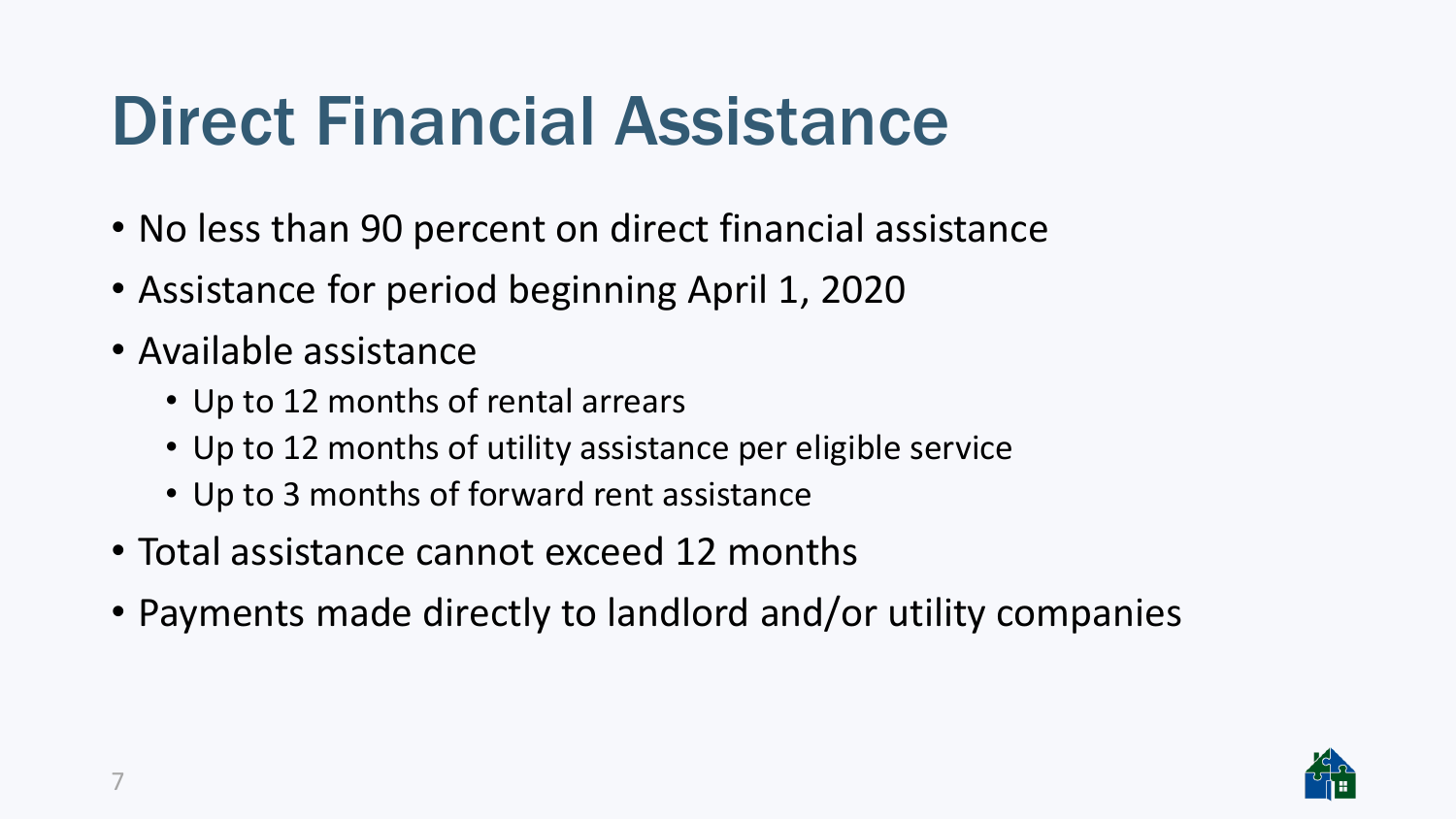## SAFHR Direct Assistance Application

- 1. Pre-Application: review materials and confirm eligibility
- 2. Eligibility checklist: create account, certify household meets program criteria
- 3. Tenant Portion of Application: provide required information on household, income, and requested assistance
- 4. Landlord Portion of Application: provide contact and payment information

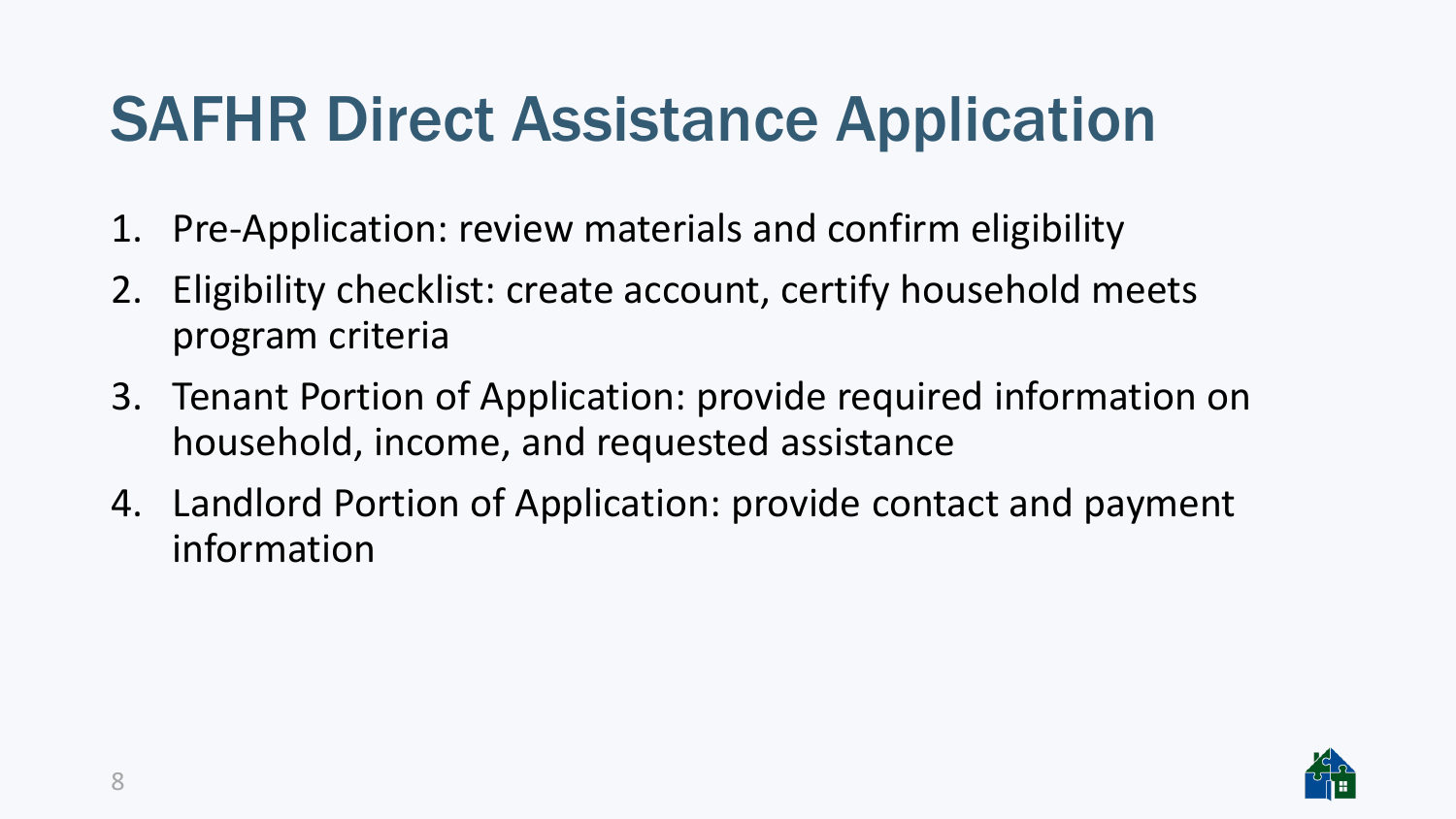## SAFHR Direct Assistance Application

- Required documentation\*
	- Head of household photo ID
	- Demonstration of receipt of unemployment or reduction in income or significant costs due to pandemic
	- Proof of participation in means tested federal program or supporting income documentation
	- Demonstration of past-due rent or eviction notice
	- Utility invoice or quote

\*Subject to Department of the Treasury guidance

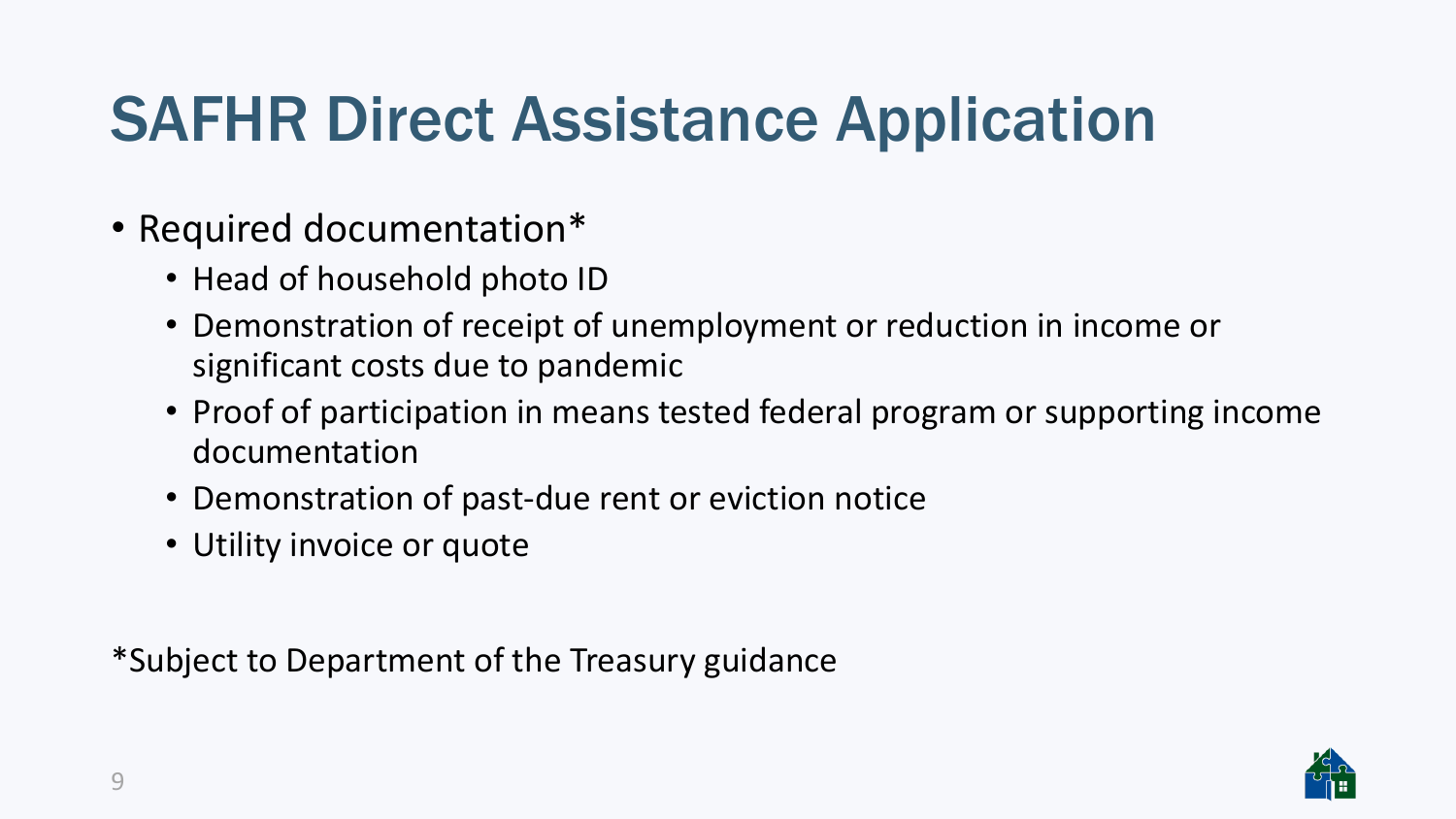# Housing Stability Services

- Up to 10 percent housing stability services and administration
- Housing stability service providers invited to respond via RFP
- Services related to pandemic, keep households stably housed
- Case management and eviction prevention services
- Tiered payment structure based on services provided
- Assist tenants in completing SAFHR direct financial assistance applications